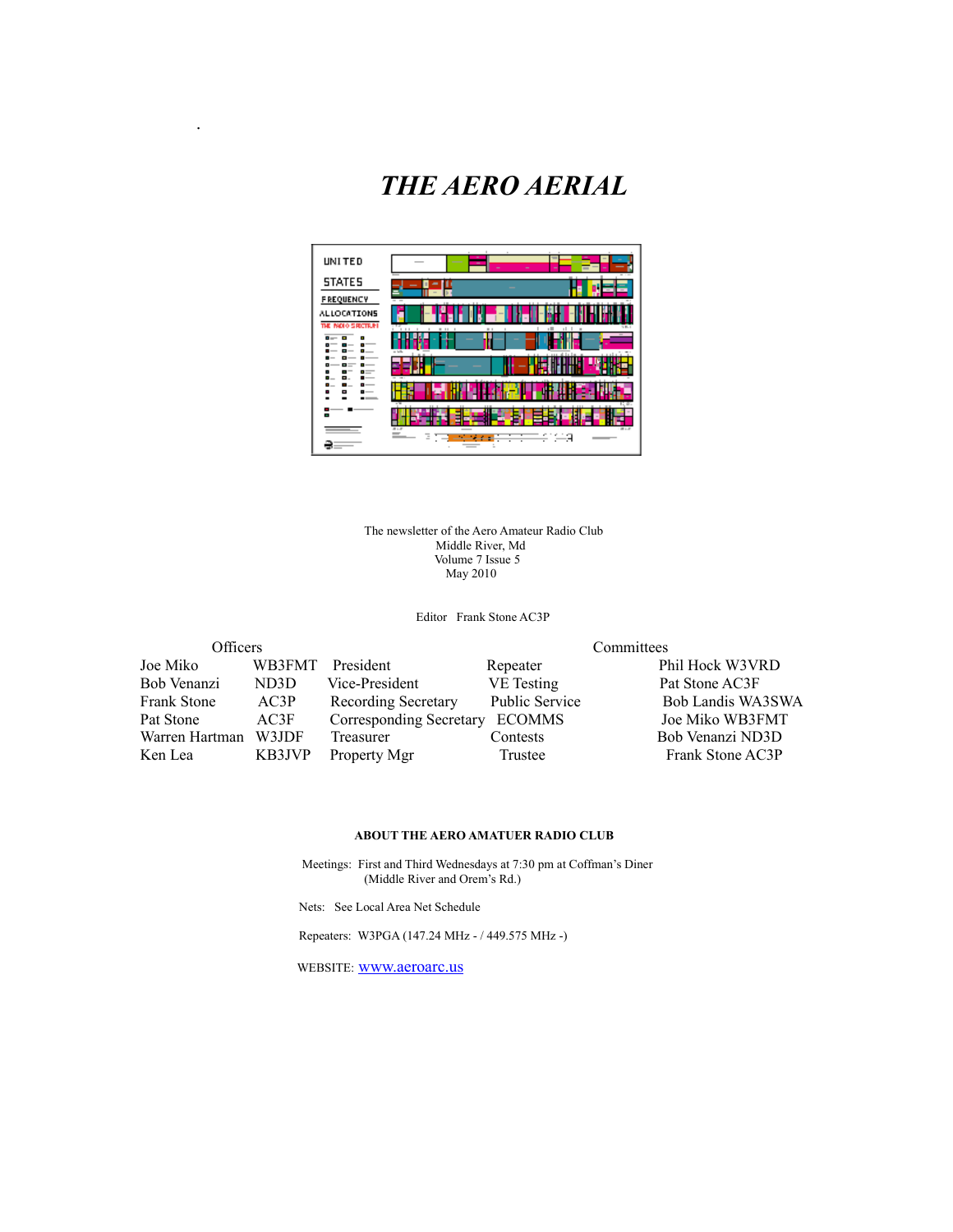#### **LOCAL AREA NETS**

| Time              |             | <b>Frequency (MHz) NET NAME</b>  |
|-------------------|-------------|----------------------------------|
|                   |             | <b>ORIOLE</b> Net                |
| $5:30 - 6$ pm     | 3.820       | Maryland Emergency Phone Net     |
| $6:30 - 7$ pm     | 146.670     | <b>Baltimore Traffic Net</b>     |
|                   | 3.643       | Maryland/DC/Delaware Traffic Net |
| $7:30 \text{ pm}$ | 145.330     | Baltimore ARES Net               |
| $7:30 \text{ pm}$ | 146.670     | Baltimore County RACES Net       |
| 8 pm              | 28.445      | <b>AERO ARC Net</b>              |
| 8 pm              | 147.240     | <b>AERO ARC Net</b>              |
| 8 pm              | 449 575     | <b>AERO ARC Net</b>              |
|                   | $9 - 10$ am | 147.03<br>7 pm and 10 pm         |

*The Aero Quantum Mechanics Net: Anytime any Frequency contact WB3FMT. The last one was , on 449.575 MHz on Tuesday 8 pm on March 30<sup>t</sup> . Who knows where or when the next on may be?*

#### **Net Reports**

#### **2 Meter Net**: WB3FMT(NCS) AC3P KA3SNY KB3JDE W3JEH W3VRD AC3F **70 Cm Net**: WB3FMT (NCS) ND3D W3JEH KB3JDE **10 Meters**: WB3FMT(NCS) WA3TAD AC3P W3JEH KA3SNY K3ROJ

#### **Station Activities**

Contrary to popular myth, **KA3OUT** will not be the last Advanced Class Operator. Congrats ,Tony. **KB 3JDE** is trying to get the hang of APRS. Little known secret to success more watts and good external antenna. Georgianne, **KB3PGN** was last seen escaping the Annapolis Asylum. Congratulations to **AC3P** on 10 years of service as a club officer. Frank is looking forward to his approaching sabbatical.



## QST QST QST

*Aero Election Day is Wednesday May 19. The train leaves at 7:30 pm from Coffman's Station. Be there.....AR* 

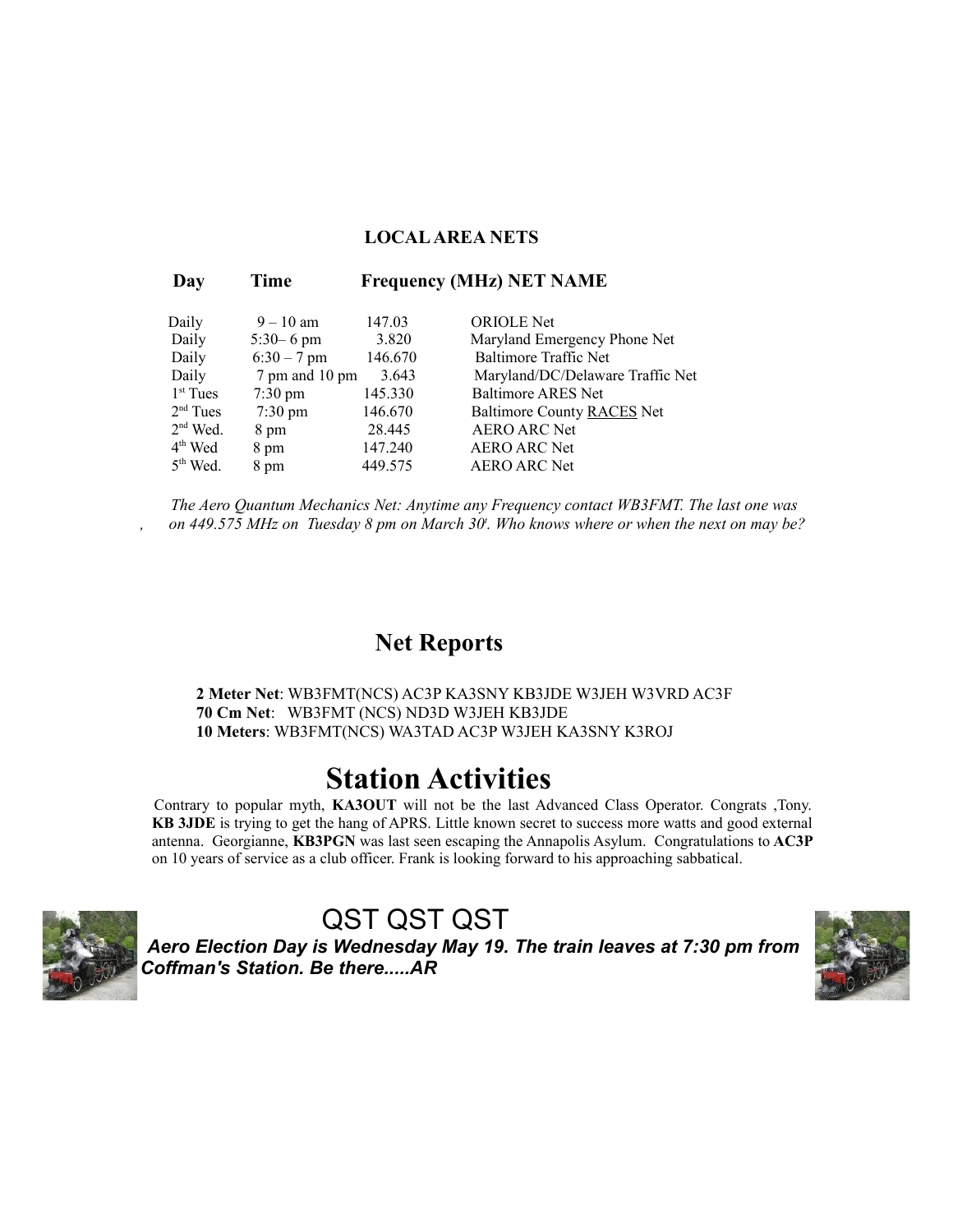# **Looking for Help Martin Airport Special Event**



This year marks the 80<sup>th</sup> Anniversary of Martin State Airport. In 1929 Glenn L. Martin purchased the land in Middle River to locate his aircraft company and with it an airfield to test the company's prototypes.

 The original airfield in 1930 was a landing strip that ran parallel to Eastern Boulevard. With the expansion of the Martin Co. plant the alignment of the airstrip was changed and the present control tower was built. The airfield was the largest privately owned airport in the world.

During its time as a company testing strip, such aircraft as the B-26 Maurauder, B57D Canberra, and Martin 202 Airliner were seen on the tarmac. Departing also from this airfield was the "Pregnant Guppy" Air Force cargo plane with Gemini-Titan rockets bound for Cape Canaveral.

As time passed the airport was sold to the State of Maryland and now is used for General Aviation, Lockheed-Martin Corporate flights, Maryland State Police Medivac, Baltimore City and County Police choppers, local TV helicopters and is home to the Maryland National Air Guard.

In celebration of the airport's great history, the Aero Amateur Radio Club will hold a special event on the weekend of May 1-2. The club has obtained permission to use the callsign W2W for this weekend event. Operators are needed to help keep the call on the air. Contact Frank AC3P either at a meeting or by email to ac3p21220@yahoo.com.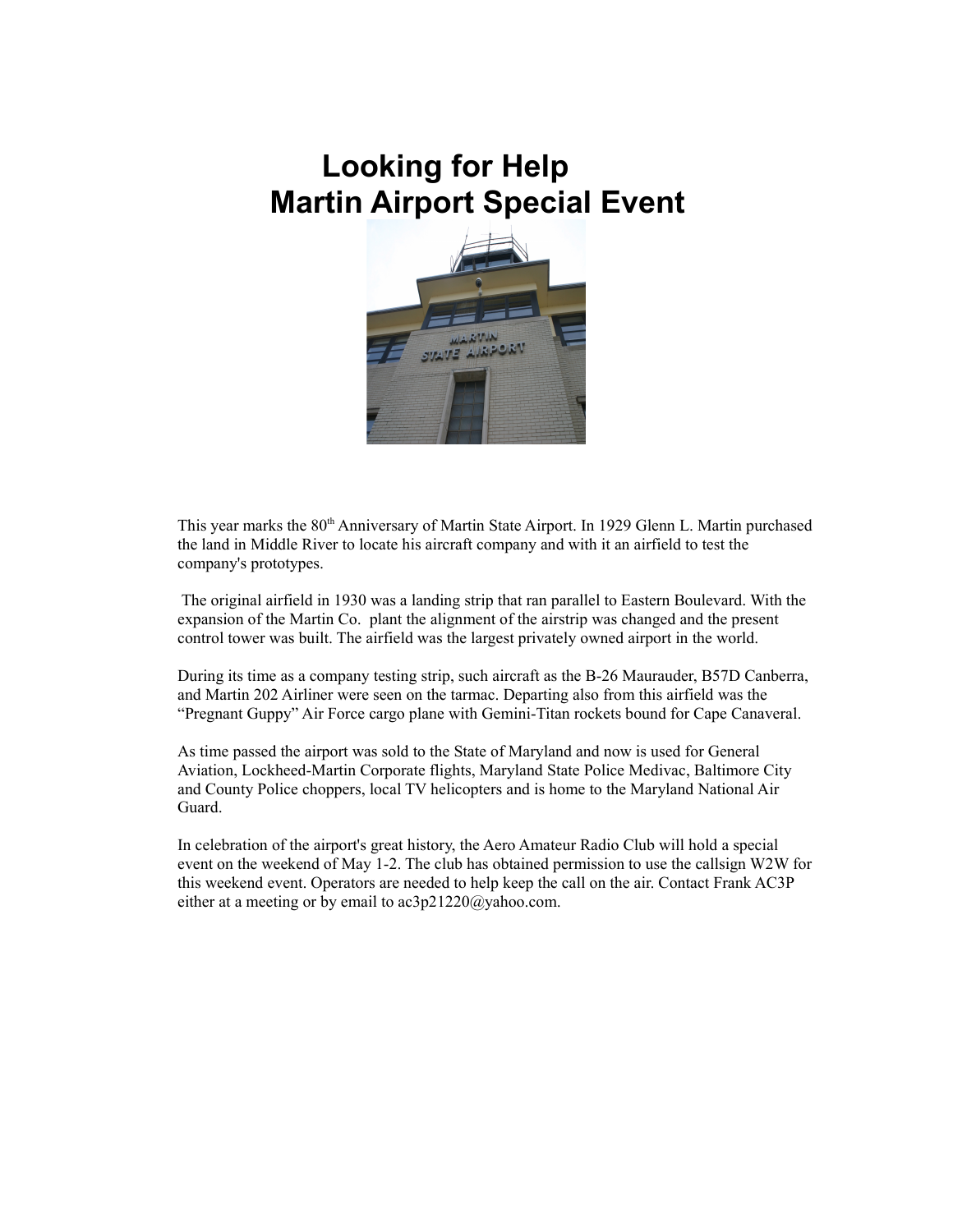#### **VE Corner** *by AC3F*

The club VE team had a very successful test session on March  $20<sup>th</sup>$  at the White Marsh Library. Seven applicants arrived to take various exams. The result was four new Amateurs and two upgrades.

Congratulations go to new Techs, Bob KB3UFI, Charles KB3UFK, Tom KB3UFL and new General KB3UFJ. Congrats also to James KB3SZO and Joe N3MCQ on upgrading to General and to Tony KA3OUT on achieving the Extra Class.

A Thank-you to our VE Team; Joe WB3FMT, Dave KB3KRV, Bob ND3D, and Frank AC3P for making this test session a great success.

### **Public Service Opportunity**

Fellow Chesapeake Challenge BikeMS/WalkMS Amateur Radio Volunteers,

Thanks for your interest in providing Amateur Radio communications support for the 2010 Multiple Sclerosis Chesapeake Challenge BikeMS on May 22-23. The MS Society will again hold its two-day Challenge WalkMS and BikeMS at Washington College in Chestertown, Maryland. Bike MS will be held in Chestertown and surroundings on Saturday and Sunday. Challenge Walk MS will be held on Kent Island on Saturday, and in Chestertown on Sunday. Here is some information on the event, logistics, and the communications support for the event.

We are still in need of amateurs for route support vehicles (SAG). This invitation is open to all amateur radio operators, especially in the Baltimore-Washington area, and Kent/Queen Anne's/Anne Arundel counties. You do not have to be affiliated with an amateur radio organization or club to volunteer for this event.

The Maryland MS Society will provide volunteers from out of town with free dorm rooms at Washington College on Friday and Saturday nights, and free meals on Saturday and Sunday. If you want to come to Chestertown or Kent Island but do not have transportation; do not have a 2-meter mobile radio; do not want to drive during the event; or if the cost of motor fuel for the weekend is an issue, please contact me.

Some of you will begin arriving at Washington College in Chestertown on Friday. Ian N3CVA and I will arrive at Washington College on Friday afternoon.

Ed Rosen N3GXH (me) will coordinate BikeMS on Saturday and Sunday. For more info on BikeMS, contact me by email to [n3gxh@arrl.net](http://us.mc540.mail.yahoo.com/mc/compose?to=n3gxh@arrl.net) or by phone at 410-965-8498.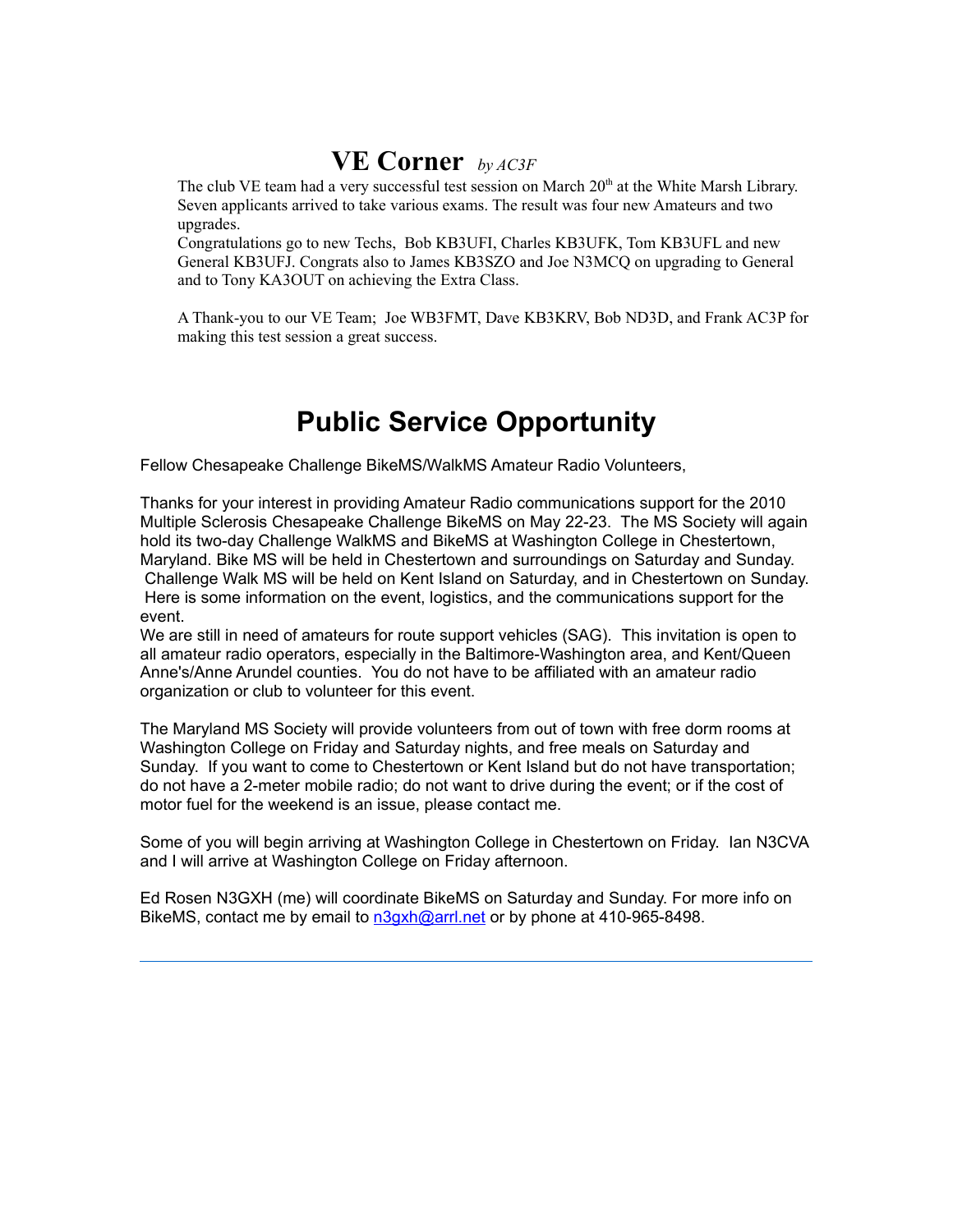## **ND3D and the ARRL International DX Contest – CW** *ND3D*

During the weekend of February 19, Bob ND3D was invited back to the award winning contest station W4RM in Nokesville Virginia to participate in the 2010 running of the ARRL DX CW Contest. As a *Multi Two* contest entry, the W4RM team racked up over 5200 Q's and 477 multipliers for a claimed score of some 7.5 million points. The team is hopeful this score will better their 2009 effort which netted  $15<sup>th</sup>$  overall among over 3,000 entries in the world! Operating nearly 18 hours over three (3) shifts, Bob had many good runs working pileups from Europe, Russia, and Japan.

The station sports Yeasu FT-1000 MP gear, Alpha 99 amps, a 110 foot tower and an assortment of beams including stacked Force C31XRs and inverted L's. Reception on 160 and 80 meters is enhanced by the use of multiple 580 foot beverage antennas which are switchable from each operating position and can be shared among the operators through a unique switching facility developed and built by several of the team members. N1MM contest logging is used. There is a master computer which is used for monitoring band conditions for band changes and monitoring for multipliers. Bob hopes to rejoin the W4RM team for more fun in next year's contest.

## **Ham Radio In The Newsreels** *KA3OUT*

Amateur Radio in 1950's Newsreel Radio Amateurs feature in some classic British Pathe newsreels from over half a century ago.

1959 - Caravan Man - Parkstone, Dorset About radio amateur William Knott G3BM who built the largest caravan manufacturing business in the world. http://www.britishpathe.com/record.php?id=2

1959 - Surgeons dash to save boy - Accra Ghana How a radio amateur summoned help for 8 year old Rami Kaatz seriously injured after a car accident <http://www.britishpathe.com/record.php?id=41703>

1957 - Hundreds die in hurricane Audrey - Louisiana and Port Arthur, Texas Brief clip of Amateur communications in the aftermath of a devastating hurricane <http://www.britishpathe.com/record.php?id=66762>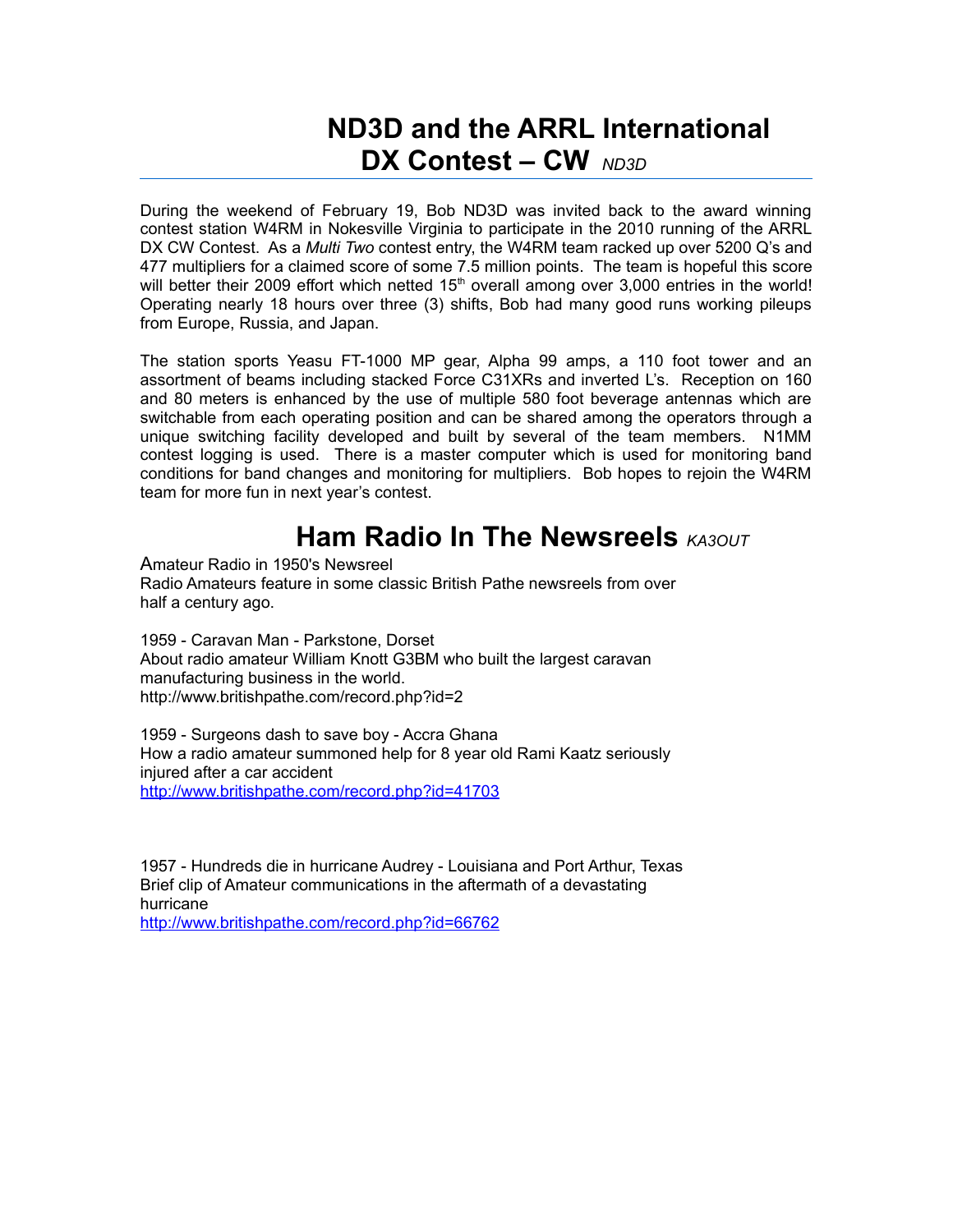

# **May 2010**

|                                                                                                |    |    |                                                                                     |    |    | <b>W2W Special</b><br>Event<br>9 am - midnight                          |
|------------------------------------------------------------------------------------------------|----|----|-------------------------------------------------------------------------------------|----|----|-------------------------------------------------------------------------|
|                                                                                                |    |    |                                                                                     |    |    |                                                                         |
|                                                                                                |    |    | <b>Meeting Coffmans</b><br>$7:30$ pm                                                |    |    |                                                                         |
| $\overline{\mathbf{2}}$                                                                        | 3  | 4  | 5                                                                                   | 6  | 7  | 8                                                                       |
|                                                                                                |    |    | <b>10 Meter Net</b><br>28,445 Mhz<br>8 pm                                           |    |    |                                                                         |
| 9                                                                                              | 10 | 11 | 12                                                                                  | 13 | 14 | 15                                                                      |
| 16                                                                                             | 17 | 18 | <b>Meeting Coffman's</b><br><b>Elections of</b><br><b>Officers</b><br>7:30 pm<br>19 | 20 | 21 | 22                                                                      |
|                                                                                                |    |    | 2 Meter Net<br>147.24 Mhz<br>8 pm                                                   |    |    | <b>VE Testing</b><br><b>White Marsh</b><br>1PM<br><b>CQ WPX Contest</b> |
| 23                                                                                             | 24 | 25 | 26                                                                                  | 27 | 28 | 29                                                                      |
| <b>CQ WPX Contest</b><br><b>Md FM Assoc</b><br><b>Hamfest</b><br><b>Howard Co. Fgnds</b><br>30 | 31 |    |                                                                                     |    |    |                                                                         |